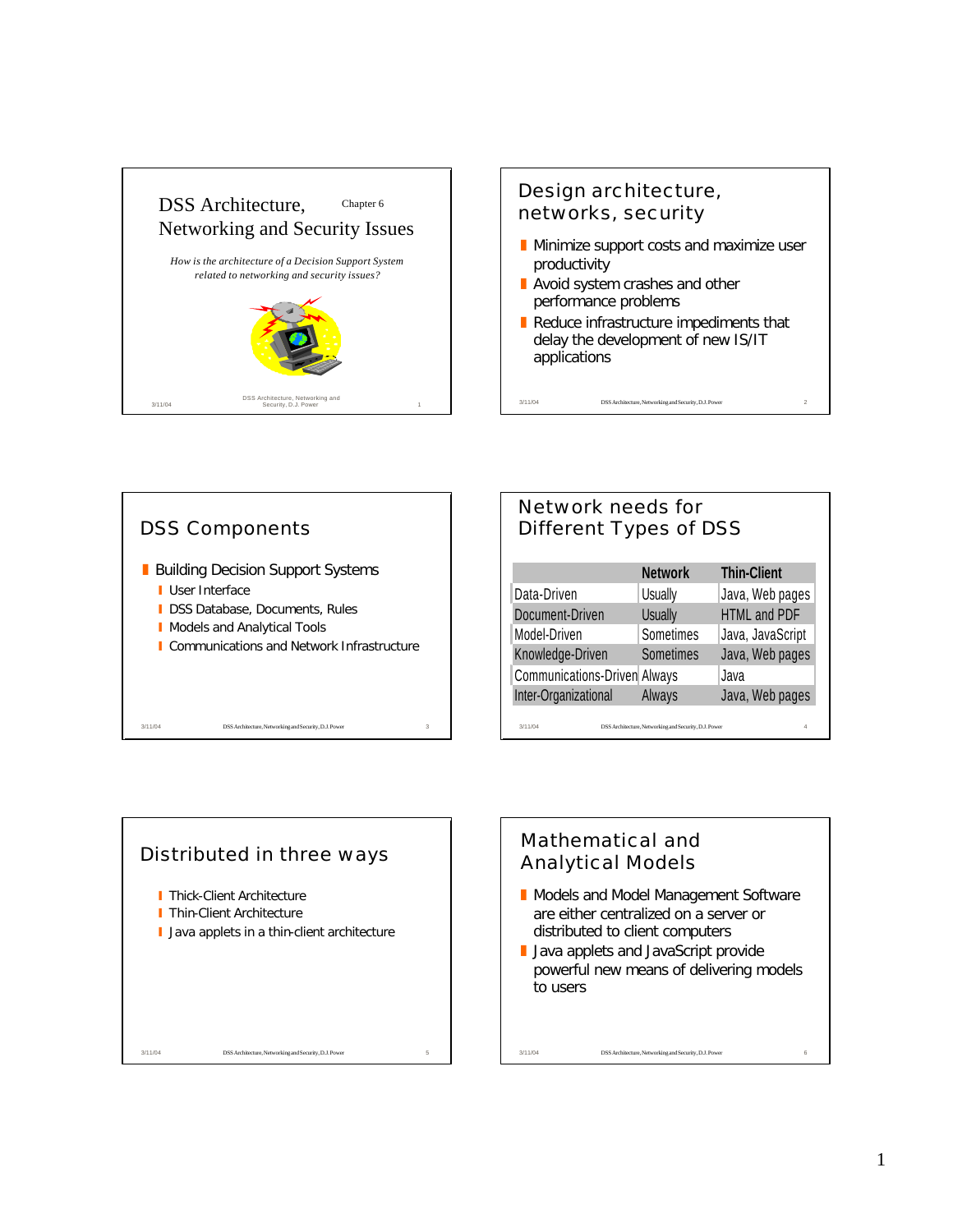

![](_page_1_Figure_1.jpeg)

![](_page_1_Figure_2.jpeg)

#### Why should we define a DSS Architecture?

- $\blacksquare$  Helps developers work together
- I Improves planning; more efficient and more coordinated
- **I** Increases the team's ability to implement DSS
- $\blacksquare$  Helps other groups implement systems that must work with DSS
- Ability to evaluate technology options within a context of how they will work rather than abstractly

3/11/04 DSS Architecture, Networking and Security, D.J. Power 11

Networked DSS **E** Architecture diagrammed and understood before project approved Server and A Network**. . .** 3/11/04 DSS Architecture, Networking and Security, D.J. Power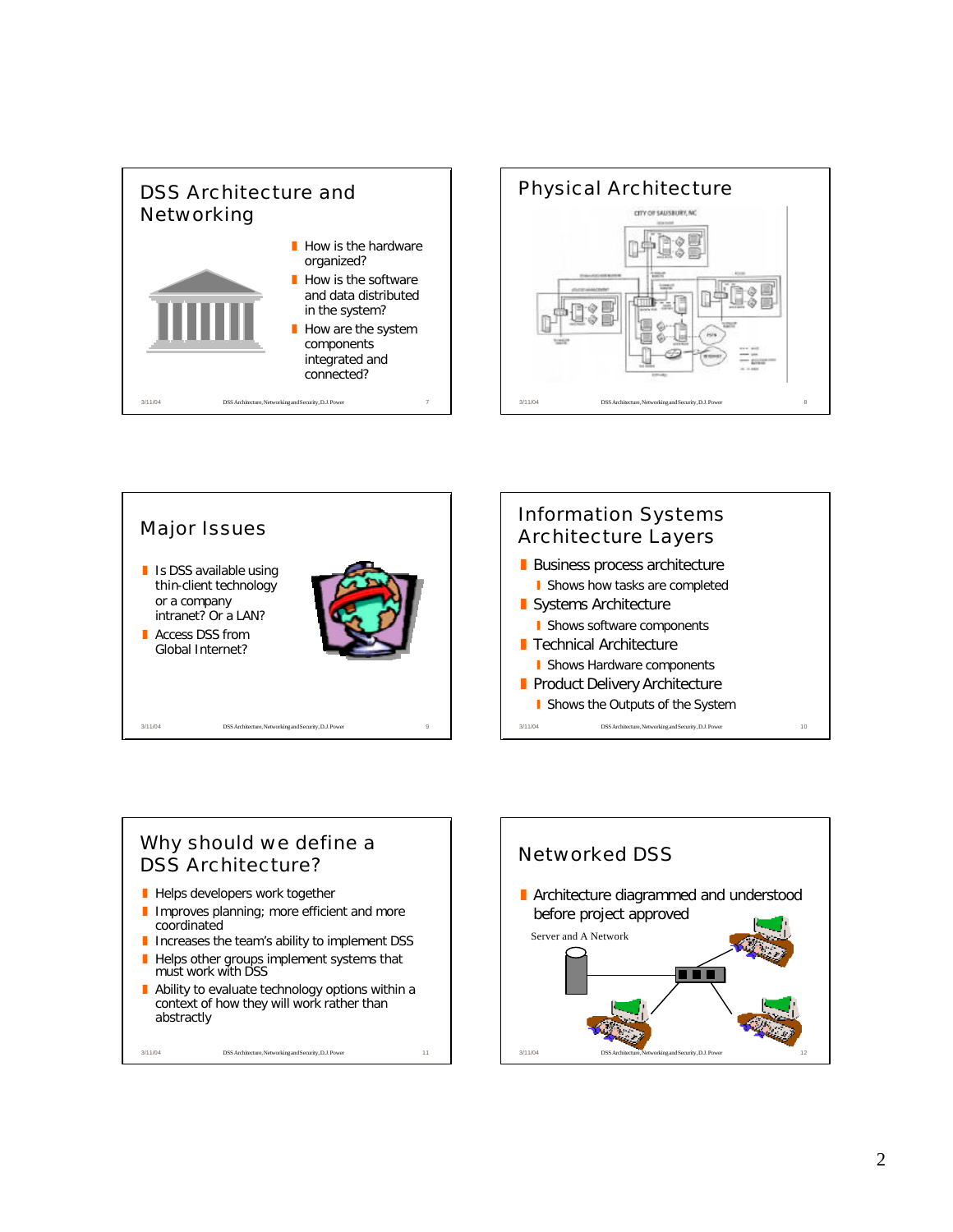![](_page_2_Picture_0.jpeg)

# DSS Architecture Diagram Specifics (Mallach) Cont.

- Software Tools
	- **I** Models and software tools which system administrators use to manage database and models
- Hardware and Operating System Platforms
	- Databases and Models
	- **Programs**
- 3/11/04 DSS Architecture, Networking and Security, D.J. Power 14 **How users access the DSS**

![](_page_2_Figure_8.jpeg)

### DSS Architecture Diagram Specifics (Lambert)

- **Anticipated system enhancements or** modifications
- Development and maintenance schedule and staffing plan

3/11/04 DSS Architecture, Networking and Security, D.J. Power 17

Skills, tools, and support required to implement system development and maintenance

![](_page_2_Figure_13.jpeg)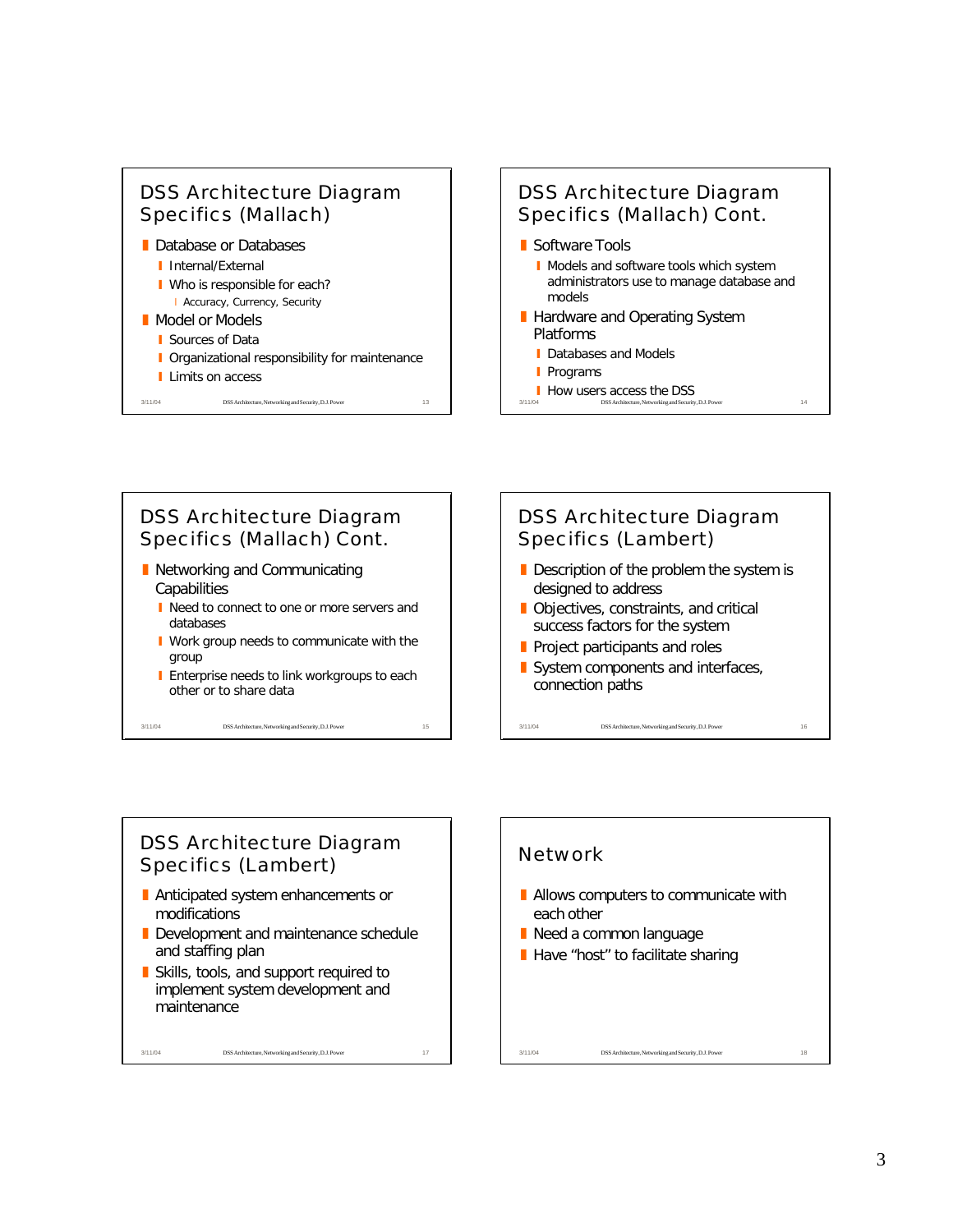![](_page_3_Figure_0.jpeg)

![](_page_3_Figure_1.jpeg)

![](_page_3_Figure_2.jpeg)

![](_page_3_Figure_3.jpeg)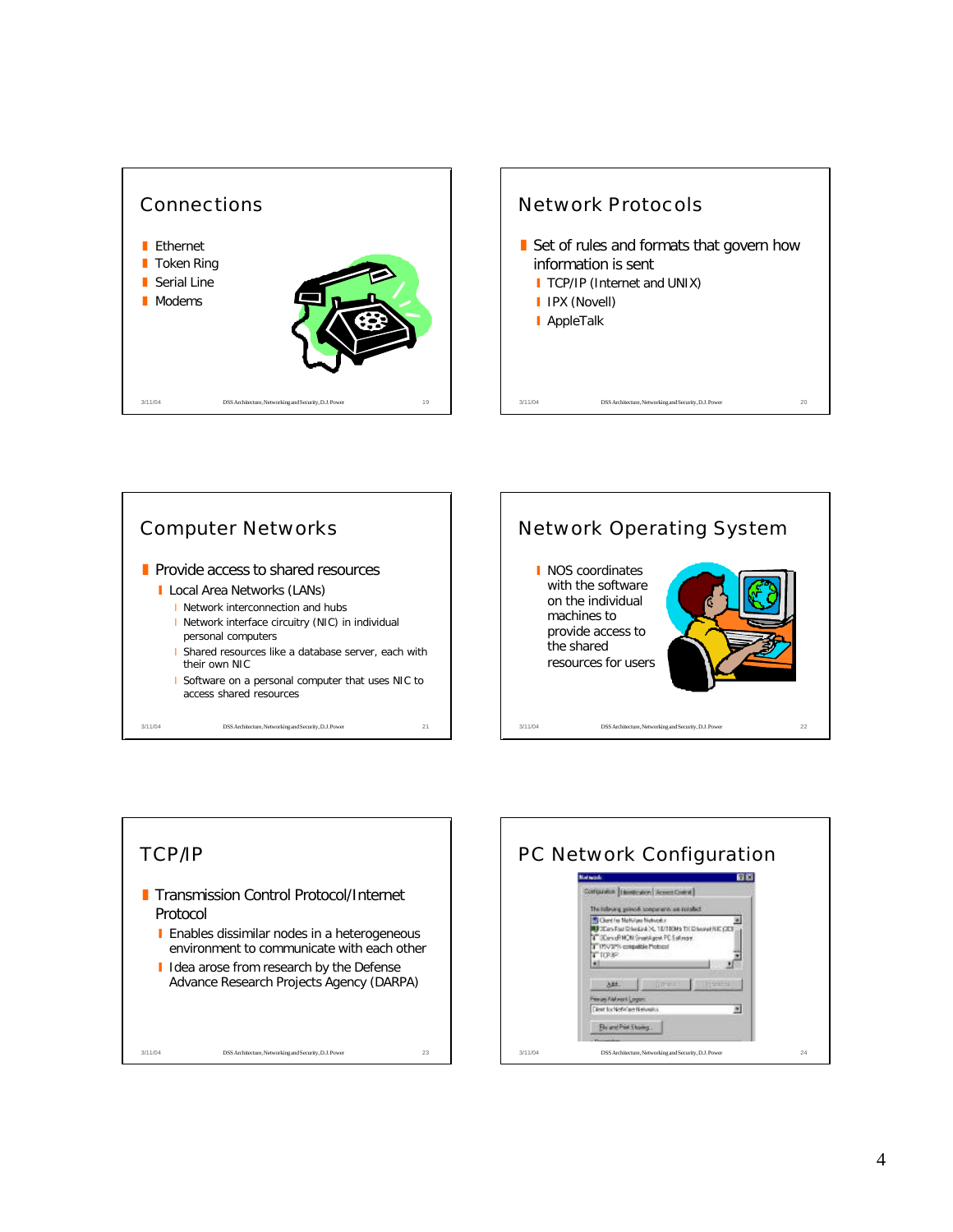![](_page_4_Figure_0.jpeg)

![](_page_4_Figure_1.jpeg)

![](_page_4_Figure_2.jpeg)

![](_page_4_Figure_3.jpeg)

![](_page_4_Figure_4.jpeg)

![](_page_4_Figure_5.jpeg)